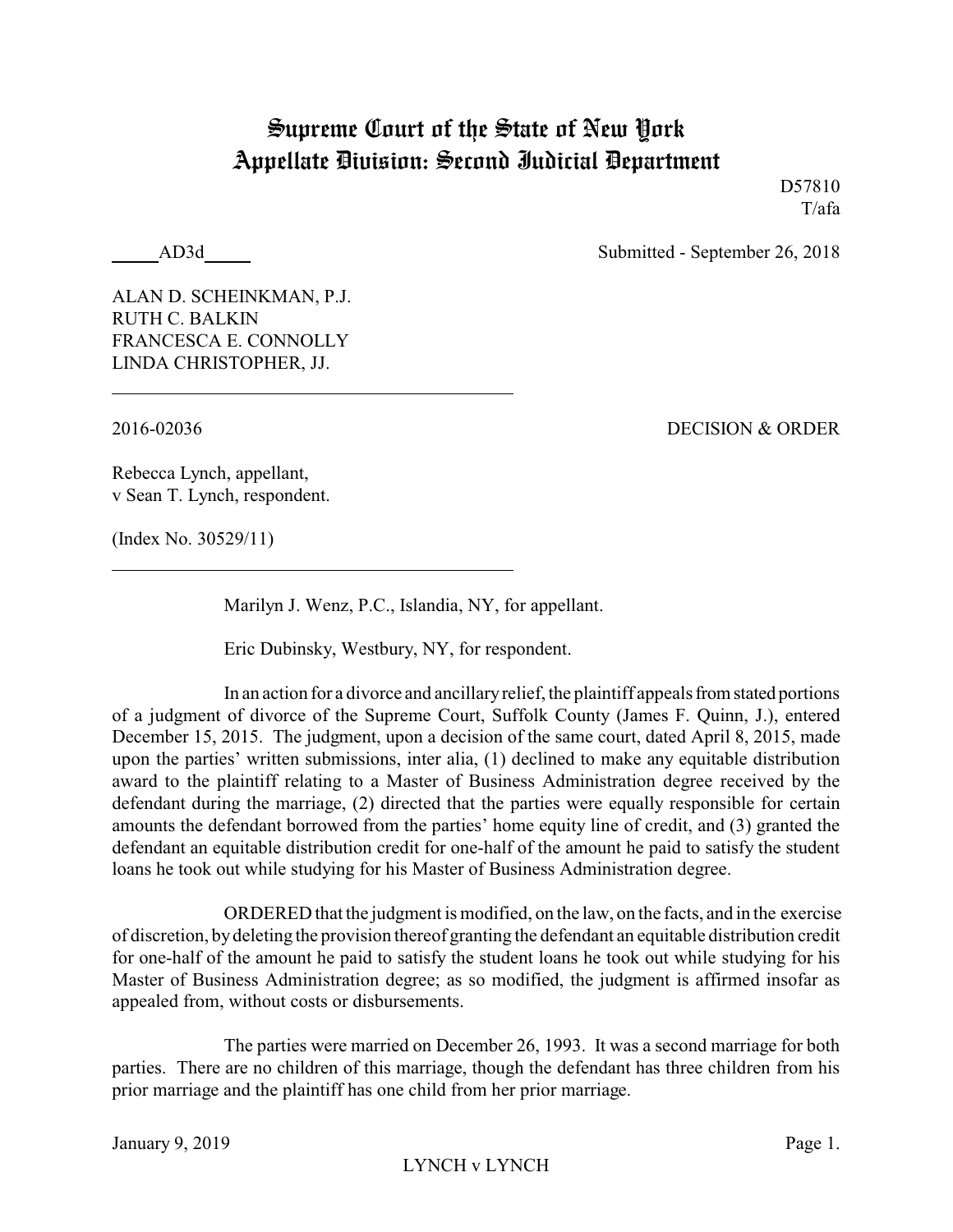This action for a divorce and ancillary relief was commenced on October 4, 2011. The parties entered into a "Limited Issue Retirement Benefits Stipulation," dated July 1, 2014, in which the parties resolved the issues of equitable distribution of their retirement assets, essentially providing for an equal distribution of the parties' respective retirement plans and accounts. They also entered into a second stipulation, also dated July 1, 2014, entitled "Limited Issue Marital Assets Stipulation," resolving the issues of equitable distribution pertaining to certain specified assets, with the majorityof the identified assets being shared equally. The remaining equitable distribution issues were determined by the Supreme Court in a decision dated April 8, 2015. A judgment of divorce was entered on December 15, 2015. The plaintiff appeals, as limited by her brief, from certain portions of the judgment.

The Supreme Court did not conduct any trial or hearing. However, in an order dated July 3, 2014, the court directed the parties to tender on paper their contentions regarding enhanced earning capacity, counsel fees, and equitable distribution, including assets and liabilities. The parties complied with this directive and, further, on April 7, 2015, counsel for the parties entered into a written stipulation pursuant to which it was agreed that the identified issues would be decided upon the written submissions provided to the court. While we disapprove of this unorthodox procedure, the resort to it provides no basis for reversal given the explicit consent by counsel to forgo the parties' respective rights to a trial on the contested issues.

At the time of the marriage, the plaintiff resided in Memphis, Tennessee, and was employed as a Senior Programmer Analyst for FedEx Services. The defendant, who had obtained a Bachelor's degree from Pace University, was employed in New York by J.P. Morgan as a Vice President and was earning approximately \$190,000 per year. The plaintiff sold her home in Memphis and relocated to Long Island in order to establish a home with the defendant. She undertook employment in New York. The defendant's annual income from J.P. Morgan rose until it peaked at \$233,562 in 1996; in 1997, his last year with J.P. Morgan, his annual income was \$228,400. In 1998, the defendant was employed by a different company, and he earned \$222,848 in that year. However, in 1999, he was unemployed for three months, though he still managed to earn \$215,210 that year. After earning \$204,463 in 2000, the defendant's income fell to \$155,994 in 2001 because he lost his job in October or November of 2001, and he did not regain employment until February 2003.

The defendant commenced studies for a Master of Business Administration degree (hereinafter MBA degree) at Dowling College in September 2002. He attended Dowling College until December 2003 and was awarded an MBA degree in May 2004. His classes were held on Saturdays and he studied and prepared papers without assistance from the plaintiff. His tuition and books were paid by student loans and by credit card. The plaintiff, however, provided the defendant with funds for personal and living expenses, paid joint expenses such as the home mortgage and car insurance, provided medical insurance through her employment, maintained the marital residence, and helped care for the children and the family pets.

The defendant obtained a consultant position with J.P. Morgan Chase in February 2003. He earned \$104,207 in 2003, which increased to \$154,999 in 2004 and to \$186,564 in 2005, though the 2005 earnings included compensation for part-time teaching at Dowling College. In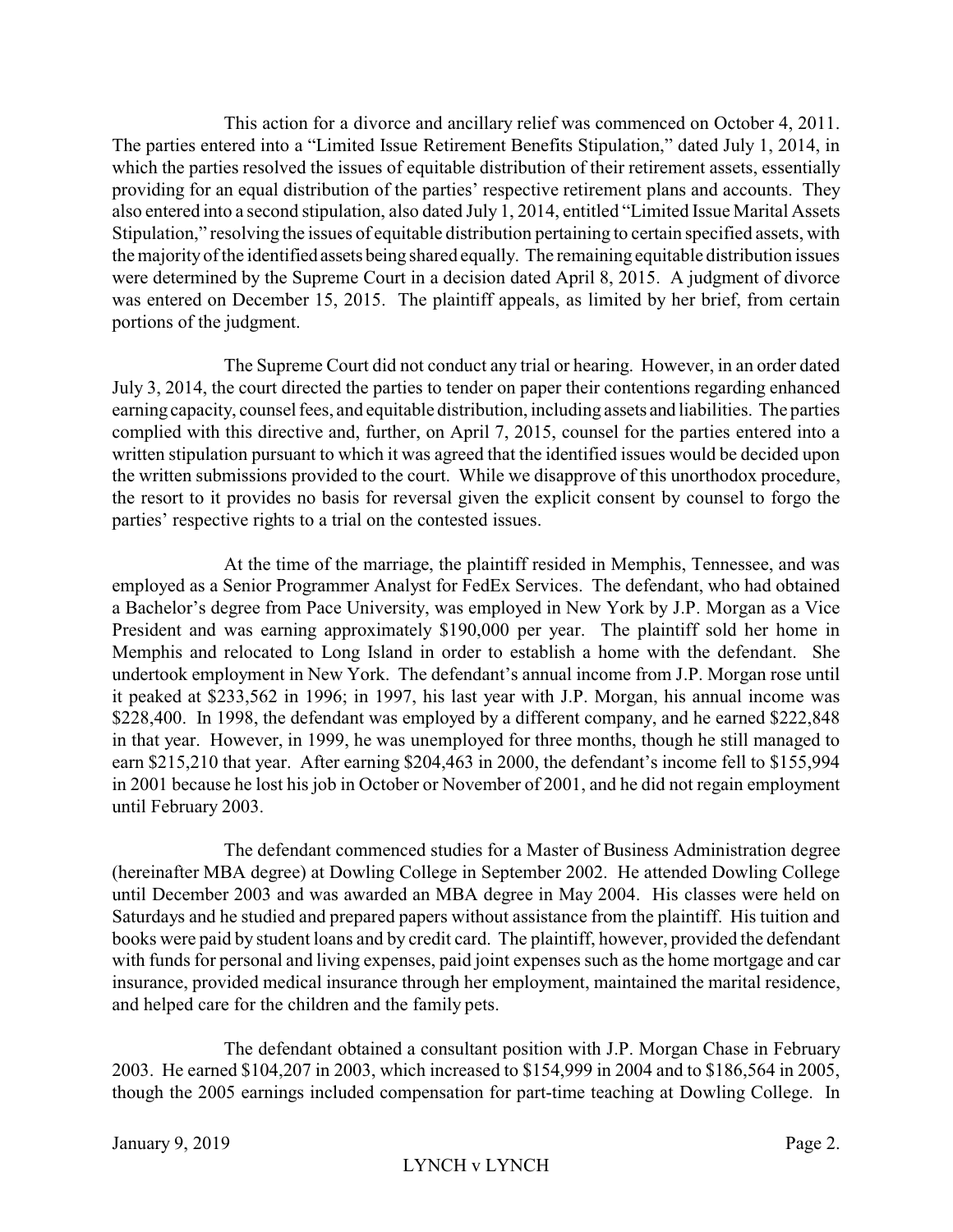2006, the defendant obtained a position with Citigroup as a Senior Vice President and his earnings, augmented by continued part-time teaching, were \$239,813. His earnings in 2007, inclusive of teaching, were \$225,467; he earned similar amounts in 2007 and 2008. In 2009, his earnings were \$234,880; in 2010, they were \$231,293. In 2011, he earned \$256,909, though he was no longer teaching at Dowling College as of that year. In 2012, he earned \$260,847, and in 2013 he earned \$250,000, though he was laid off in July 2013. The defendant earned \$186,642.00 in 2014.

The plaintiff sought a distributive award ofthe enhanced earning capacityshe asserted that the defendant derived from his MBA degree. She submitted an expert affidavit and report; the expert opined that the MBA degree enhanced the defendant's earning capacity in the commercial banking industry, and that the value of that enhancement was a total of \$185,463 as of the commencement of the action. The expert arrived at that total by calculating the difference between (a) the defendant's "base line" earnings of \$197,540 per year based upon statistical data showing this to be the typical annual compensation for a Vice President in the commercial banking industry in the same geographic area as the defendant, and (b) the defendant's "top line" earnings of \$240,723 per year based on the income the defendant received as a Senior Vice President of Citigroup after he received his MBA degree. The expert concluded that the defendant had an additional enhanced earning capacitywith a total value of \$21,362 based on his part-time teaching as an adjunct professor at Dowling College. The Supreme Court found that the MBA degree earned by the defendant during the marriage did not provide him with any enhanced earning capacity subject to equitable distribution. The plaintiff contends that the court should have awarded her 35% of \$206,000, which is the total of the two separately determined enhancements calculated by her expert, rounded down. We agree with the court's determination.

The defendant's MBA degree is marital property subject to equitable distribution in this case (*see generally O'Brien v O'Brien*, 66 NY2d 576; *Haspel v Haspel*, 78 AD3d 887, 890). The value of the MBA degree is measured by the present value of the enhanced earning capacity which it affords the defendant (*see O'Brien v O'Brien*, 66 NY2d at 588; *McGowan v McGowan*, 142 AD2d 355, 356-358). The non-titled spouse is required to establish the value of the enhanced earning capacity and demonstrate that the non-titled spouse made a substantial contribution to the acquisition of the degree (*see Shkreli v Shkreli*, 142 AD3d 546, 548; *Elsayed v Edrees*, 141 AD3d 503, 505; *Badwal v Badwal*, 126 AD3d 736, 737; *Higgins v Higgins*, 50 AD3d 852, 853).

Where a holder of an advanced degree has already embarked on his or her career and has acquired a history of actual earnings, the theoretical valuation method, which compares the average lifetime earnings of a college graduate against the average lifetime earnings of a person holding the relevant advanced degree, must be discarded in favor of a more pragmatic and individualized analysis based on the titled spouse's remaining professional earning potential (*see McSparron v McSparron*, 87 NY2d 275, 286). Actual earnings, projected over time, are a recognized proxy for the value of a person's future earning capacity (*see Ning-Yen Yao v Kao-Yao*, 147 AD3d 624, 629). The valuation must be founded in economic reality (*see Sheehan v Sheehan*, 161 AD3d 912, 914).

Here, the defendant started his studies for the MBA degree at a time when he was unemployed and was seeking to improve his prospects for obtaining new employment. In calculating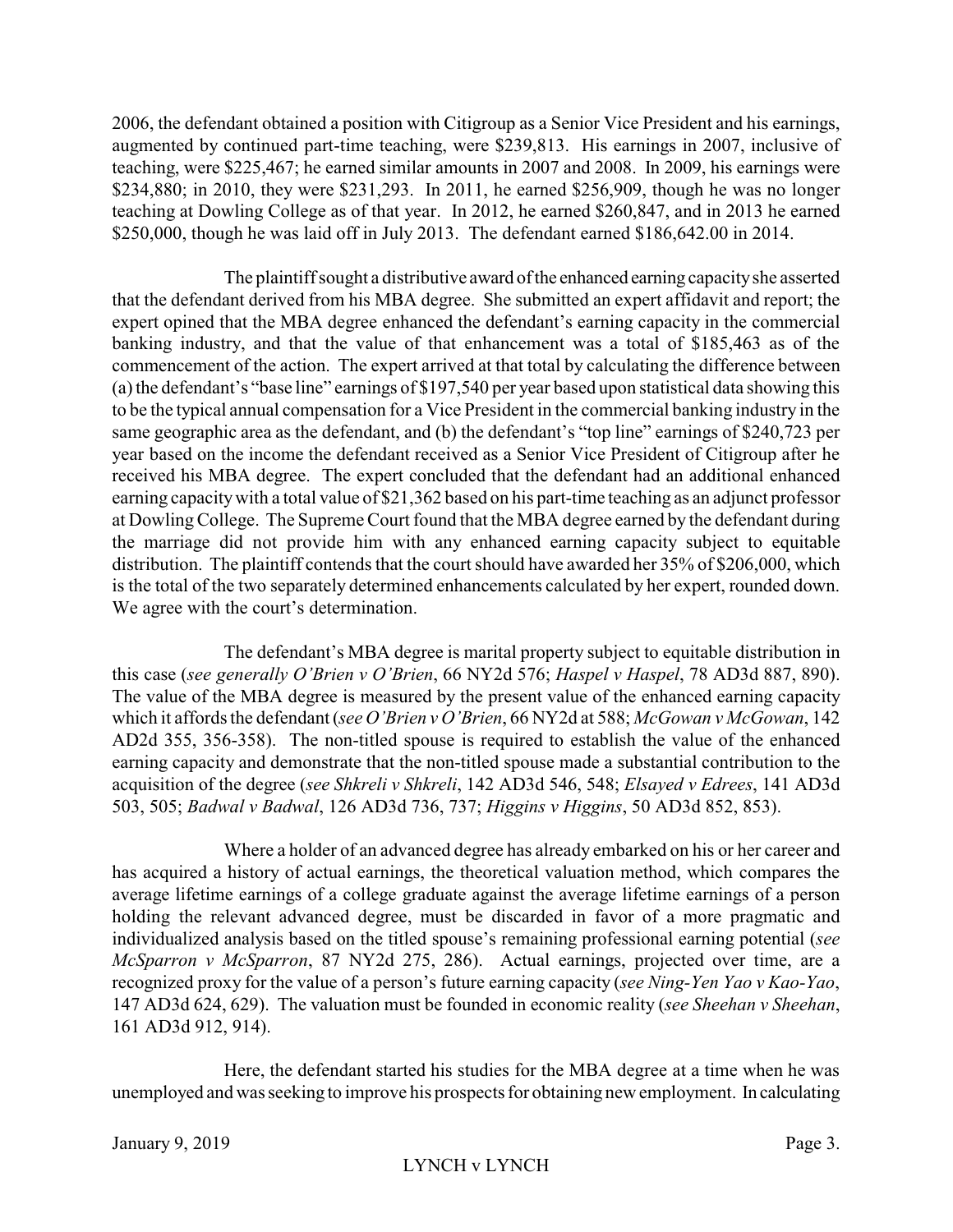the defendant's "base line" earnings for valuation purposes, the plaintiff's expert, noting that the defendant was a Vice President at J.P. Morgan when the parties married, used statistical data showing the typical income expected of a Vice President in the commercial banking industry in the same geographic area, which was \$197,540 per year. For the "top line" earnings, the expert used the defendant's actual earnings as a Senior Vice President at Citigroup of \$240,723 per year. The conclusion of the plaintiff's expert that the differential between these "base line" and "top line" earnings reflects an actual enhancement to the defendant's lifetime earning capacity is fundamentally flawed. The defendant did not acquire his MBA degree until May 2004. Between 1996 and 2000, the defendant's actual earnings exceeded the "base line" earnings attributed to him. Thus, we agree with the Supreme Court's conclusion that the statistical data used by the plaintiff's expert to establish the defendant's "base line" earnings significantly understated the defendant's pre-MBA degree earnings capacity. Given that the defendant earned \$233,562 while employed by J.P. Morgan in 1996, we cannot accept the premise of the plaintiff's expert that his income of \$240,723 per year while employed by Citigroup in 2011 reflects a substantial, measurable enhancement of his lifetime earning capacity attributable to his acquisition of an MBA degree in 2004. We see no error in the court's conclusion that obtaining the MBA degree merely allowed the defendant to secure employment at a substantially similar level of compensation to what he had earned in the past.

We also agree with the Supreme Court's determination that the defendant's part-time teaching position at Dowling College did not reflect an enhancement to his lifetime earning capacity by virtue of his acquisition of the MBA degree. In attempting to ascribe a value to the defendant's enhanced earning capacity, the plaintiff's expert compared the defendant's income of \$16,185 per year as a part-time professor to what the expert determined to be the average earnings of men in the same geographic area with college degrees who were working comparable hours, specifically, \$10,768 per year. However, as the court observed, the average earnings figure was artificially low, as the defendant consistently generated greater income than the statistical model would indicate. Under the circumstances, including that the teaching position was part-time and provided a supplement to his regular employment, it was appropriate for the court not to value the income stream from teaching as reflecting an enhancement of his earning capacity.

We also conclude that, even if the defendant were to be viewed as having enhanced his lifetime income by reason of his acquisition of an MBA degree, the plaintiff failed to establish that she made substantial contributions towards his achievement of that degree. The defendant's classes took place on Saturdays. While the plaintiff doubtless undertook some additional household obligations while the defendant was at school or studying, she did not show that she made any sacrifices in her own career or assumed a disproportionate share of household tasks (*see Higgins v Higgins*, 50 AD3d at 853).

The plaintiff claims that the Supreme Court erred in various respects in its allocation of responsibility for marital debt. In general, expenses incurred prior to the commencement of a divorce action constitute marital debt and should be equally shared by the parties (*see Minervini v Minervini*, 152 AD3d 666, 668; *Bogdan v Bogdan*, 260 AD2d 521, 522). The court has broad discretion in allocating the debts of the parties to a matrimonial action (*see Minervini v Minervini*, 152 AD3d at 668; *DiFiore v DiFiore*, 87 AD3d 971, 974-975).